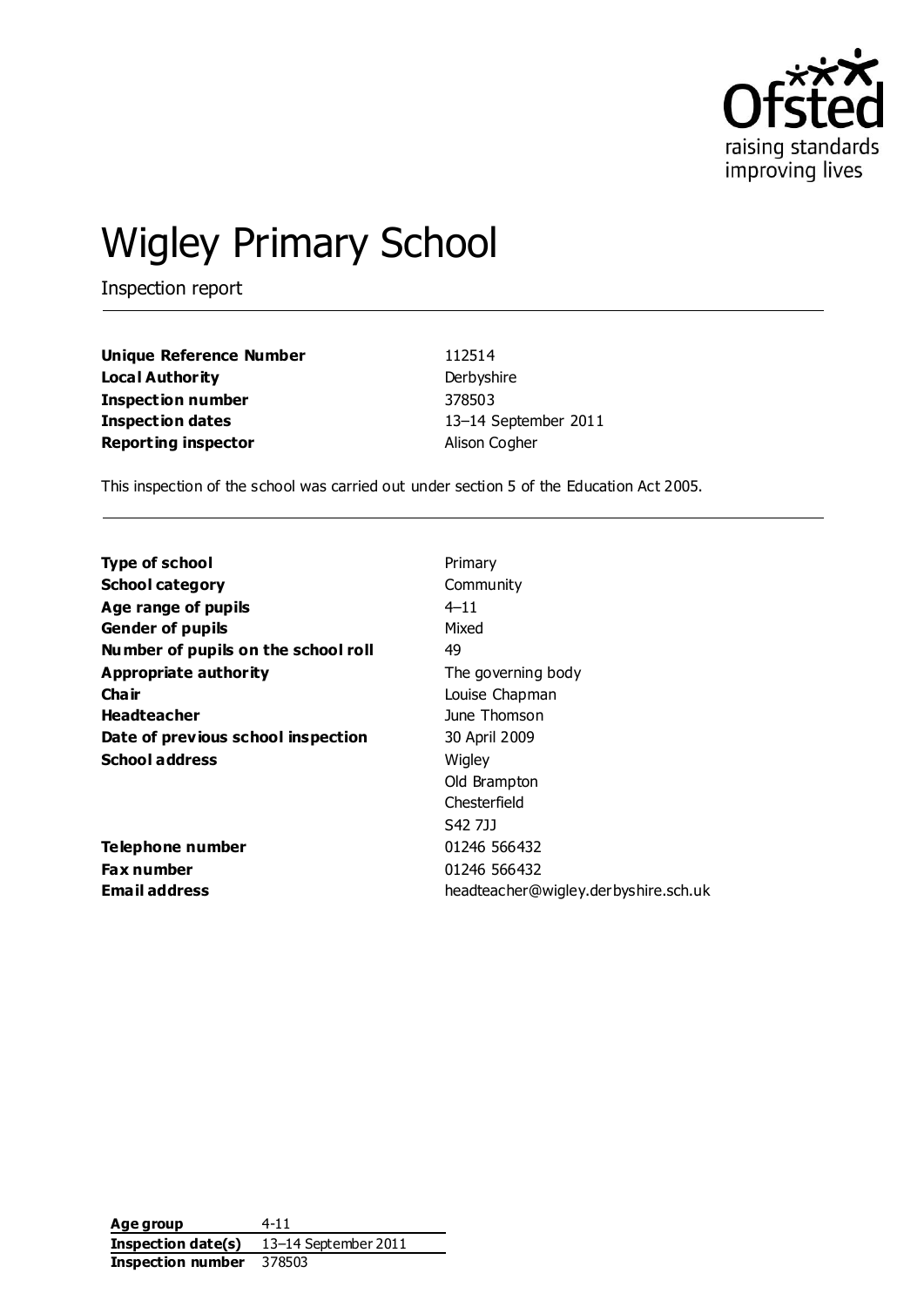The Office for Standards in Education, Children's Services and Skills (Ofsted) regulates and inspects to achieve excellence in the care of children and young people, and in education and skills for learners of all ages. It regulates and inspects childcare and children's social care, and inspects the Children and Family Court Advisory Support Service (Cafcass), schools, colleges, initial teacher training, work-based learning and skills training, adult and community learning, and education and training in prisons and other secure establishments. It assesses council children's services, and inspects services for looked after children, safeguarding and child protection.

Further copies of this report are obtainable from the school. Under the Education Act 2005, the school must provide a copy of this report free of charge to certain categories of people. A charge not exceeding the full cost of reproduction may be made for any other copies supplied.

If you would like a copy of this document in a different format, such as large print or Braille, please telephone 0300 123 4234, or email enquiries@ofsted.gov.uk.

You may copy all or parts of this document for non-commercial educational purposes, as long as you give details of the source and date of publication and do not alter the information in any way.

To receive regular email alerts about new publications, including survey reports and school inspection reports, please visit our website and go to 'Subscribe'.

Piccadilly Gate Store St **Manchester** M1 2WD

T: 0300 123 4234 Textphone: 0161 618 8524 E: enquiries@ofsted.gov.uk W: www.ofsted.gov.uk

© Crown copyright 2011

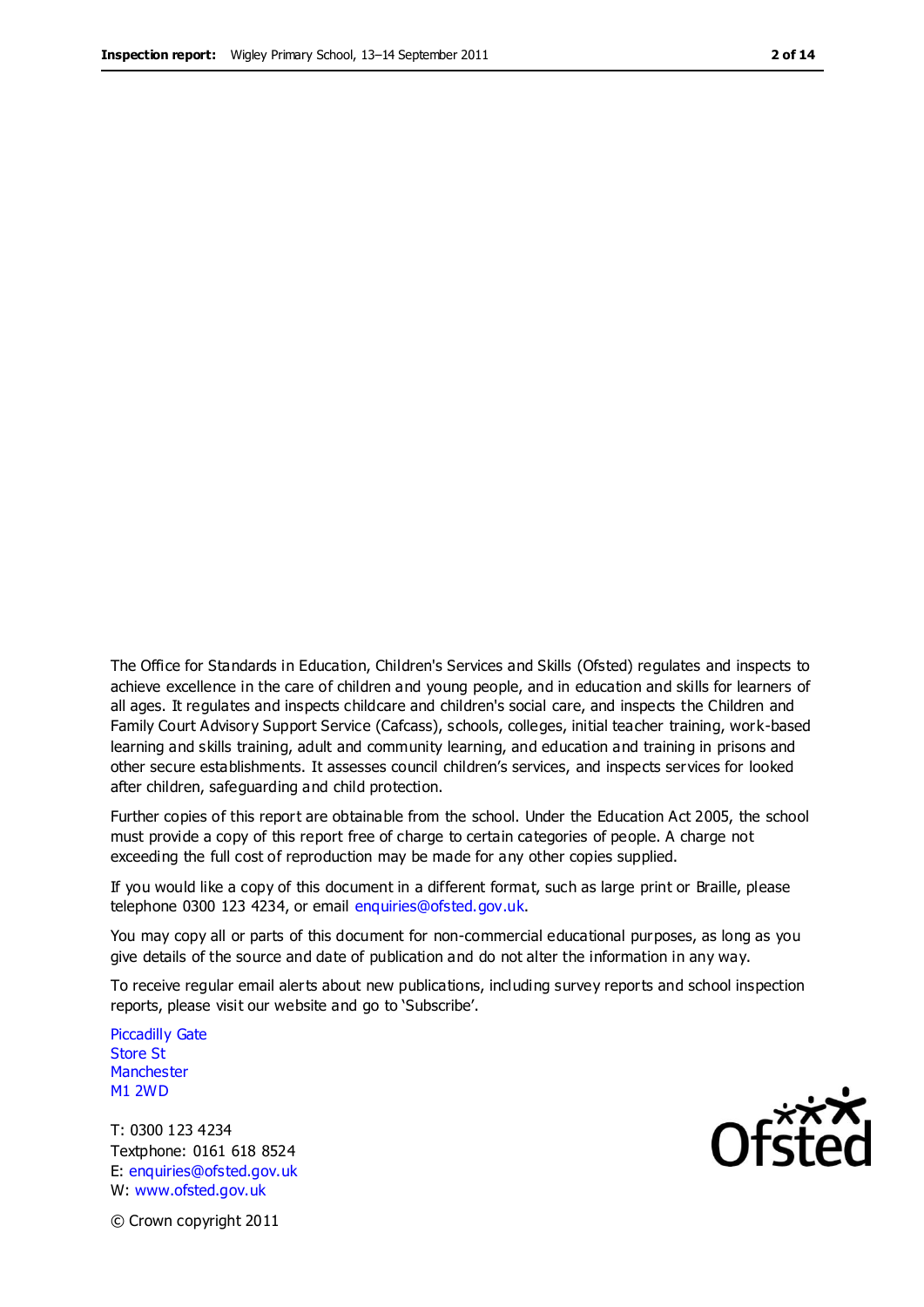# **Introduction**

This inspection was carried out by one additional inspector. During the inspection seven lessons and an assembly were observed and all four teachers seen. Meetings were held with the headteacher and other teaching staff, pupils and members of the governing body. The school's assessment data relating to pupils' current attainment and progress were analysed and pupils' work was scrutinised. The inspector also looked at school documentation including curriculum planning, information provided for parents and carers and evidence of the school's self-evaluation process. The questionniare responses from pupils, staff and 38 parents and carers were analysed.

The inspector reviewed many aspects of the school's work. She looked in detail at a number of key areas.

- How well does planning of work challenge all pupils to make good progress and provide for continuity of learning in mixed-age classes?
- How are pupils able to contribute to the planning of the curriculum and to what extent does this support their learning?

# **Information about the school**

This is a much smaller-than-average sized school of its type and serves a rural community. The very large majority of pupils are of White British heritage. None speak English as an additional language. A below-average proportion of pupils are known to be eligible for free school meals. The proportion of pupils with special educational needs and/or disabilities is average. The numbers of pupils attending the school have increased by 20% over the last two years. The school holds the ABC Anti-Bullying Award, the International School Award at intermediate level and the National Healthy Schools Award.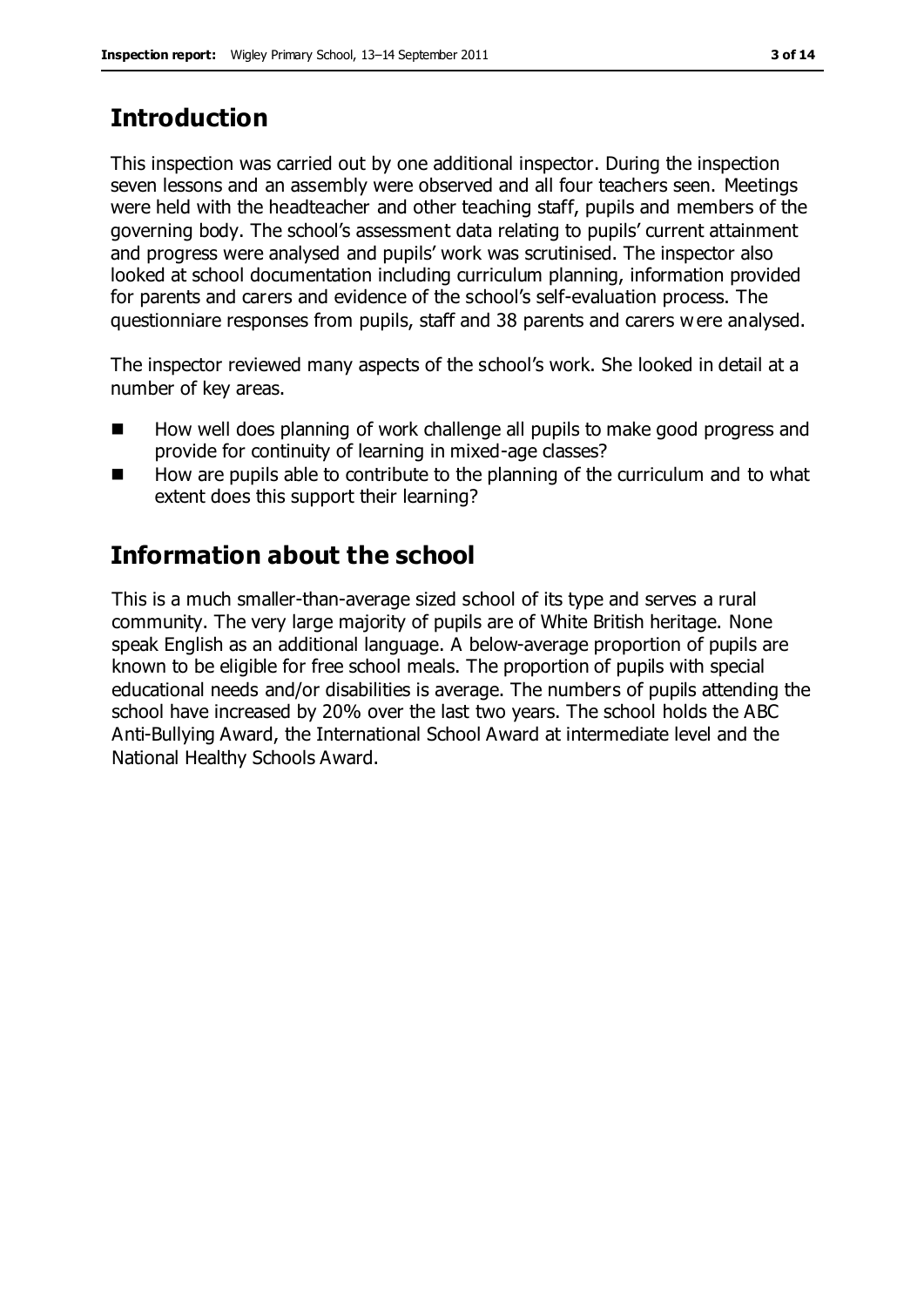## **Inspection judgements**

| Overall effectiveness: how good is the school?  |  |  |
|-------------------------------------------------|--|--|
| The school's capacity for sustained improvement |  |  |

#### **Main findings**

Wigley Primary is a good school. 'It is a happy school and both our children have thoroughly enjoyed their time there,' was typical of the responses made by parents and carers who returned the questionnaire. A number of improvements secured since the last inspection demonstrate the school's good capacity to improve further. These include improved procedures for assessing and tracking pupils' progress, and for monitoring and evaluating the school's work. Links to schools in other parts of the world have also been established and these are beginning to widen pupils' knowledge and understanding of communities beyond their own. The curriculum is now planned through topics; a change that has been well received by pupils as the links forged between subjects give their learning relevance. Planning for these topics is thorough but is largely teacher led. Consequently, pupils have limited opportunity to identify what they would like to find out and so take more ownership of their learning.

The numbers of pupils in each year group are very small, so caution is needed when making generalisations about their attainment. Trends in the information on pupils' performance, however, together with their current work show that attainment at the end of Year 6 is typically above average in English and mathematics. The school's strong inclusive ethos enables boys and girls and all with special educational needs and/or disabilities to make equally good progress during their time at school. There are some variations within the school. Pupils' progress is good in Reception and in Years 1 and 2 in reading, writing and mathematics. In Years 3 to 6, pupils continue to make good progress in reading and mathematics but their progress in writing is more variable. Improved use of assessment to guide teaching is beginning to have an impact on pupils' progress but the gap between writing and other subjects remains.

Good teaching throughout the school is exemplified by activities that are generally well matched to pupils' interests and needs. Pupils receive outstanding levels of care, guidance and support and safeguarding arrangements are effective. As a result, pupils feel extremely safe at school and are very confident that adults care about them, listen to them and provide them with help and support when necessary. These features together with pupils' above-average attendance rates, outstanding behaviour and well-developed personal skills enable them to develop positive relationships with each other and adults, to learn well and to enjoy their time at school.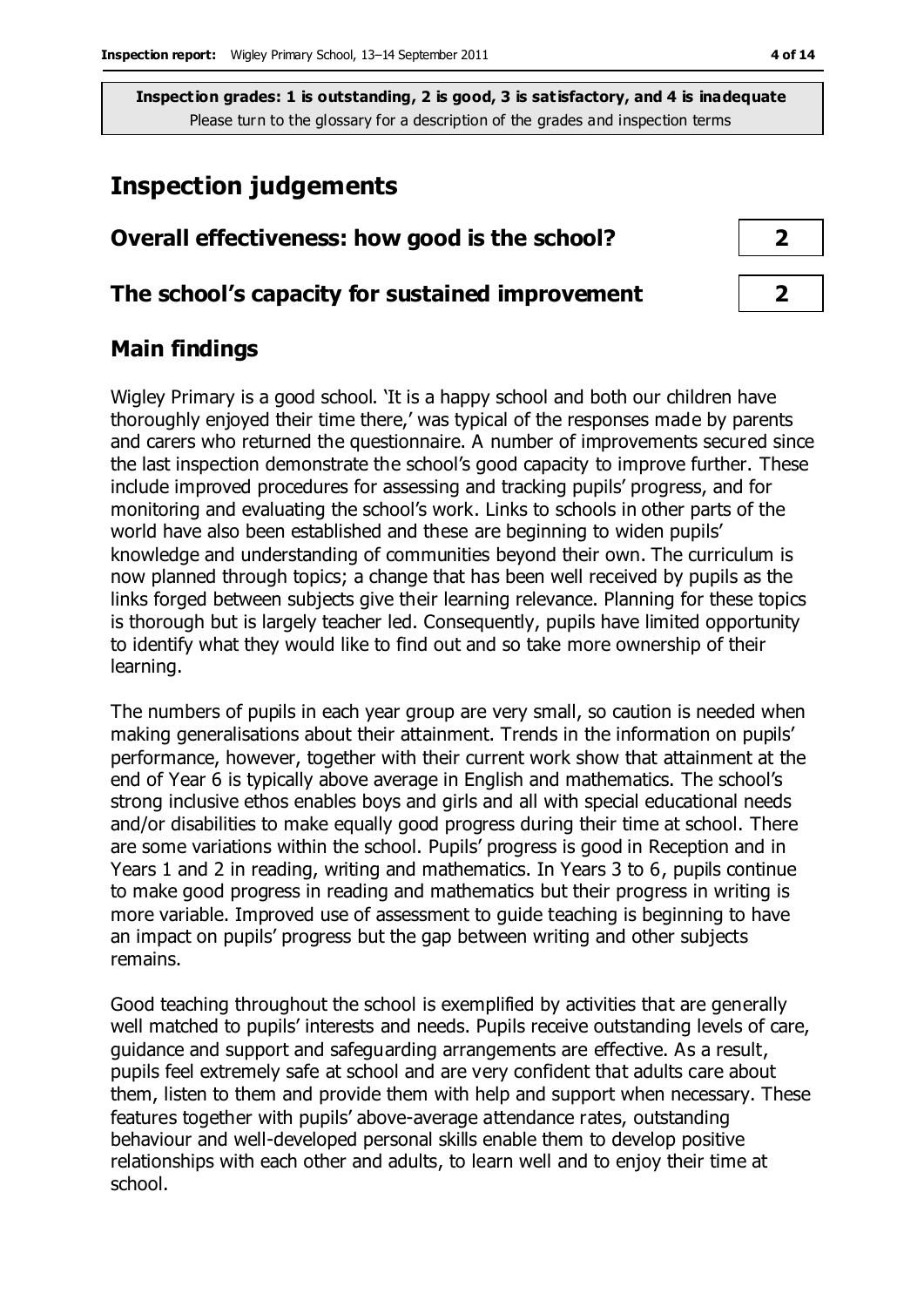In this very small school, effective teamwork underpins all that it achieves. Guided by the strong leadership of the headteacher, staff and the governing body work together to secure improvements. Their commitment to ensuring the needs of every pupil are met is reflected in their willingness to work together to achieve a common aim. School self-evaluation is generally accurate and based on a good range of monitoring evidence. Effective partnership work and outstanding links with parents and carers make a significant contribution to pupils' learning and their overall experience at school.

#### **What does the school need to do to improve further?**

- Increase pupils' progress in writing in Years  $3$  to  $6$  so that it matches the consistently good progress they make in reading and mathematics.
- Involve pupils in the planning of the topics they study so they gain more ownership of their learning.

### **Outcomes for individuals and groups of pupils 2**

Children start school with skills that are broadly typical for their age. They make good progress and almost all achieve the Early Learning Goals by the time they leave Reception.

Pupils' attitudes to learning are good and they are keen to achieve well. Pupils with special educational needs and/or disabilities respond well to the support and encouragement they receive. In all lessons seen they worked hard to complete tasks successfully. Lessons are productive and pupils take pride in completing work to a good standard. Pupils work well together in lessons. This was evident during a Year 6 activity where pupils worked in pairs to calculate the area of shapes. They confidently checked each other's method and accuracy of calculation. Pupils in all year groups listen respectfully to each other's ideas and solutions and agree final decisions. Disruption in lessons is rare because pupils are extremely well behaved and enjoy their learning.

Pupils say they feel extremely safe in and around the school. They have a very welldeveloped awareness of how they can keep themselves safe in a range of situations. Pupils' awareness of the factors that contribute to leading a healthy lifestyle is good. They cite school meals, for which there is a very high take-up, as a good example of how to achieve a balanced diet. Pupils enjoy being active and make good use of the school's well-developed outdoor spaces and engage with enthusiasm in the additional lunchtime sports provision. Opportunities for pupils to take on responsibility, such as that of school councillors, enable them to develop a good sense of community. Pupils are keen to involve themselves in a range of charity and school fund-raising activities, including organising and running stalls at school events. These real-life experiences help them to develop financial awareness that, together with their good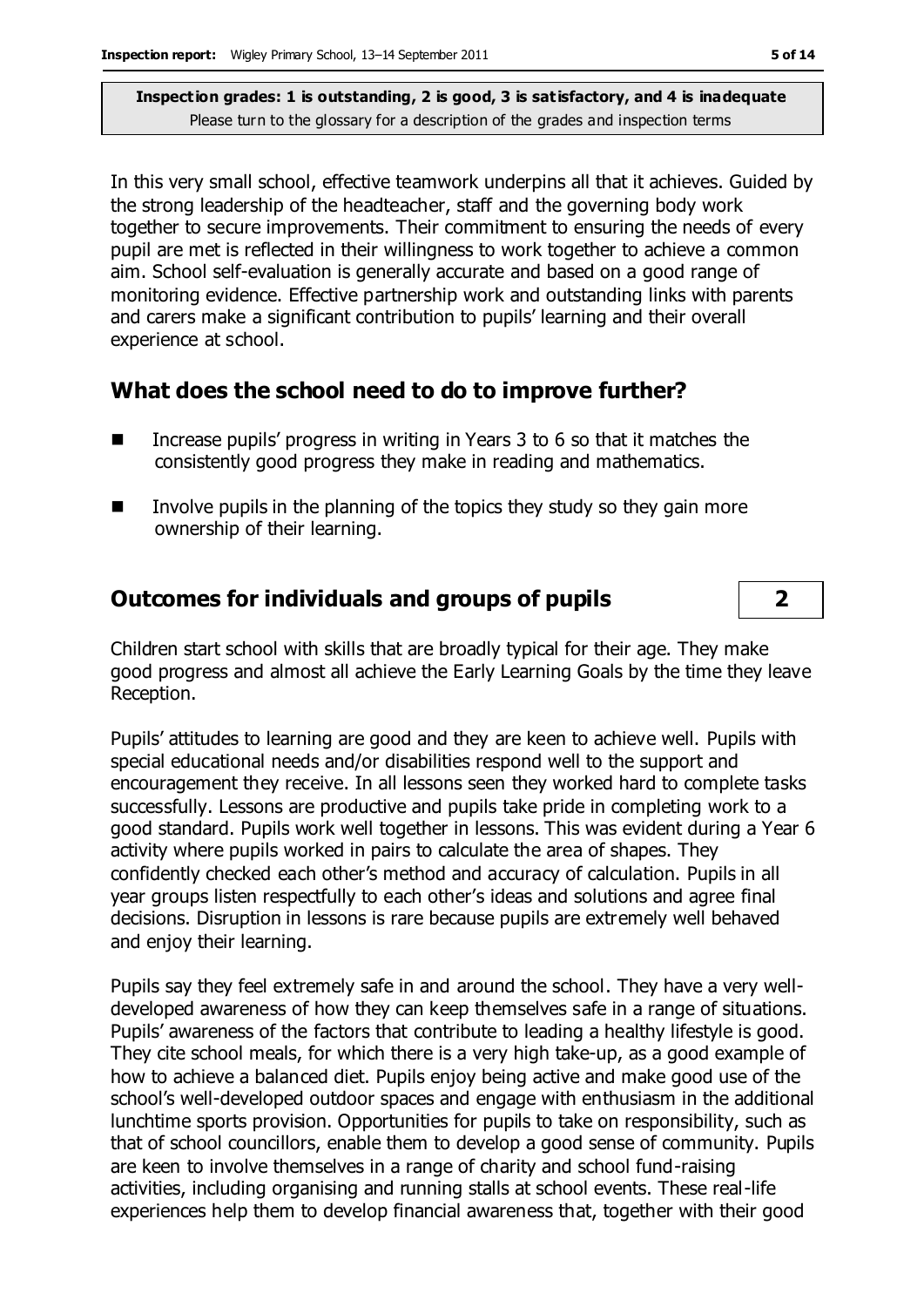academic and personal skills, prepare them well for the next stage of their education.

Pupils' spiritual, moral, social and cultural development is good overall. In lessons and around the school, pupils socialise well and behave with tolerance and respect for all. They have an extremely well-developed sense of right and wrong and understand the need for rules if society is to function effectively for all. Opportunities for pupils to mix with pupils from other cultures and backgrounds are growing as the topic approach to curriculum planning and links with schools in other countries develop.

#### These are the grades for pupils' outcomes

| Pupils' achievement and the extent to which they enjoy their learning                                                     |                          |
|---------------------------------------------------------------------------------------------------------------------------|--------------------------|
| Taking into account:                                                                                                      |                          |
| Pupils' attainment <sup>1</sup>                                                                                           | $\overline{\phantom{a}}$ |
| The quality of pupils' learning and their progress                                                                        | $\overline{\phantom{a}}$ |
| The quality of learning for pupils with special educational needs and/or disabilities<br>and their progress               | $\overline{\phantom{a}}$ |
| The extent to which pupils feel safe                                                                                      | 1                        |
| Pupils' behaviour                                                                                                         | 1                        |
| The extent to which pupils adopt healthy lifestyles                                                                       | $\overline{\mathbf{2}}$  |
| The extent to which pupils contribute to the school and wider community                                                   | $\overline{\mathbf{2}}$  |
| The extent to which pupils develop workplace and other skills that will<br>contribute to their future economic well-being | $\overline{\mathbf{2}}$  |
| Taking into account:                                                                                                      |                          |
| Pupils' attendance <sup>1</sup>                                                                                           | $\overline{\phantom{a}}$ |
| The extent of pupils' spiritual, moral, social and cultural development                                                   | 2                        |

#### **How effective is the provision?**

 $\overline{a}$ 

Across the school, teaching is good with consistently strong features. Teachers have good subject knowledge which, together with increasingly accurate assessment information, allows them to plan work successfully to meet the differing needs of all pupils in their mixed-age classes. As the use of assessment to guide teaching improves, the rate of pupils' progress is increasing, although less so in writing. Marking of pupils' work is extremely thorough and provides clear information for pupils about what they have achieved and what they need to do to improve. Teachers work with pupils to agree individual targets for improvement. As pupils have ownership of these targets, they work hard to achieve them. Relationships between staff and pupils are respectful and very supportive. Skilled teaching assistants are well deployed and well briefed so are able to make a significant contribution to pupils' learning. For example, as a result of the clear guidance they

<sup>&</sup>lt;sup>1</sup> The grades for attainment and attendance are: 1 is high; 2 is above average; 3 is broadly average; and 4 is low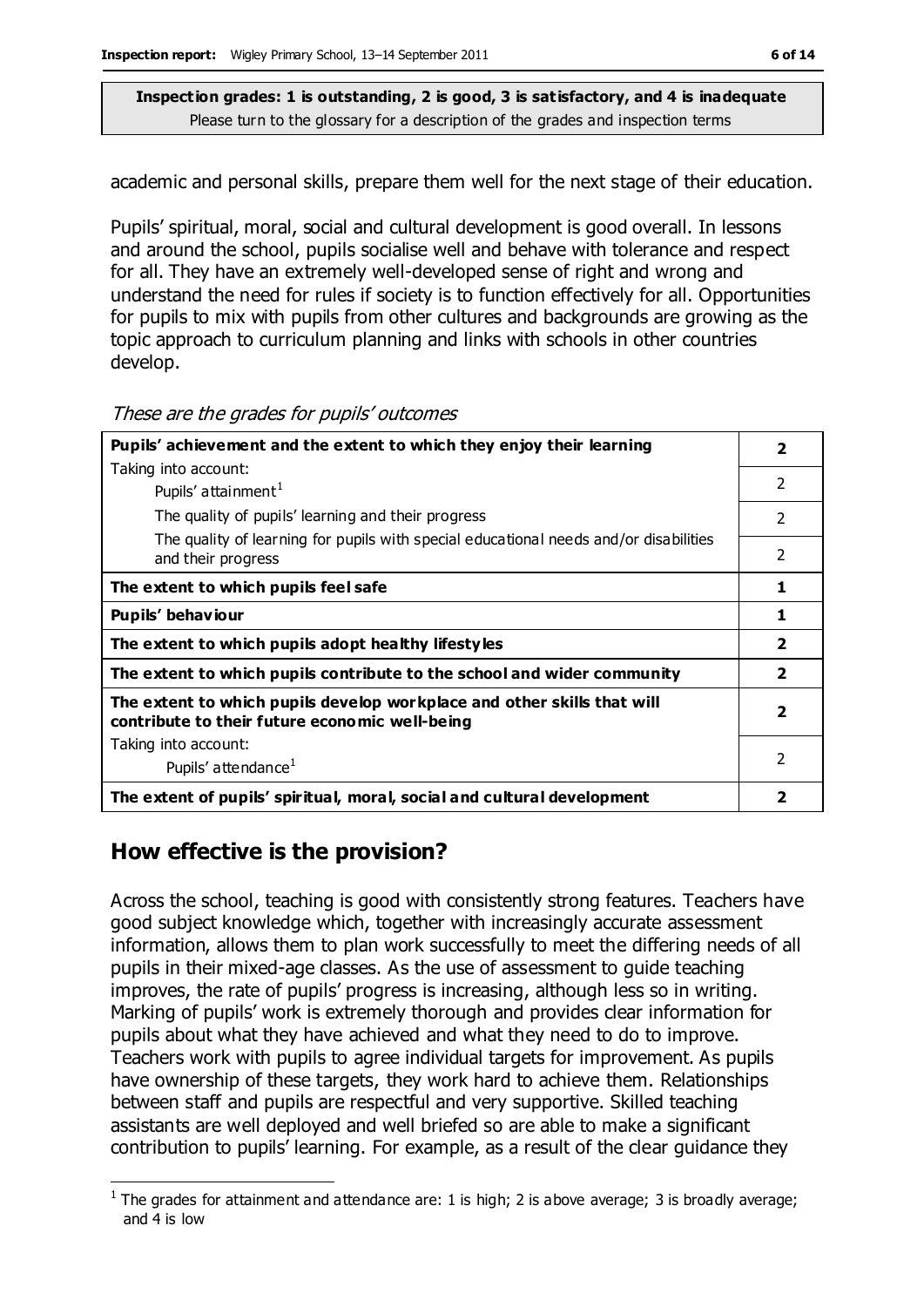received from a teaching assistant, pupils in Year 3 were able to understand how counting whole and half squares would help them to calculate the area of shapes. The range of resources used in lessons provides pupils with varied learning experiences that keep them motivated and engaged. This was evident in the Year 3 to 6 class, where having access to snorkelling equipment and information websites ensured pupils' interest was maintained as they researched and wrote about what is needed to take part in snorkelling as a leisure activity. Typically, lessons move at a good pace, which ensures pupils' attention is sustained. Occasionally, introductions or the giving of instructions by teachers takes too long and pupils begin to lose interest so the pace of learning slows.

The revised curriculum provides more opportunities for pupils to use and apply their literacy, numeracy and information and communication technology skills in other subject areas. Topic areas have been modified to appeal equally well to boys and girls. Pupils say they would welcome greater involvement in the planning of topics, but appreciate the changes made to date as it makes their learning 'more fun'. A good range of school clubs, visits and visitors serve to enrich and extend pupils' learning experiences. For example visiting nearby Hardwick Hall brings to life much of what pupils in Years 3 to 6 have learned about life in Tudor times. Partnerships make a good contribution to pupils learning. For example, to help pupils to benefit more from links to a school in France, a teacher from the local secondary school is providing French conversation sessions.

A very individual approach is taken to the outstanding care, support and guidance provided for all pupils, about which they are very positive. Pupils with special educational needs and/or disabilities benefit equally well from this approach. The school works very closely with other agencies to ensure these pupils receive very well-targeted support that enables them to successfully access the activities provided.

| The quality of teaching                                                                                    |  |
|------------------------------------------------------------------------------------------------------------|--|
| Taking into account:                                                                                       |  |
| The use of assessment to support learning                                                                  |  |
| The extent to which the curriculum meets pupils' needs, including, where<br>relevant, through partnerships |  |
| The effectiveness of care, guidance and support                                                            |  |

These are the grades for the quality of provision

#### **How effective are leadership and management?**

All staff have some leadership responsibility. Guided by the headteacher they work well as a cohesive team and take a measured approach to school improvement. Assessment data is used with other monitoring information to identify what the school is doing well and what needs to be improved. Priorities are agreed and the actions to be taken are identified and set out in the school's improvement plan. The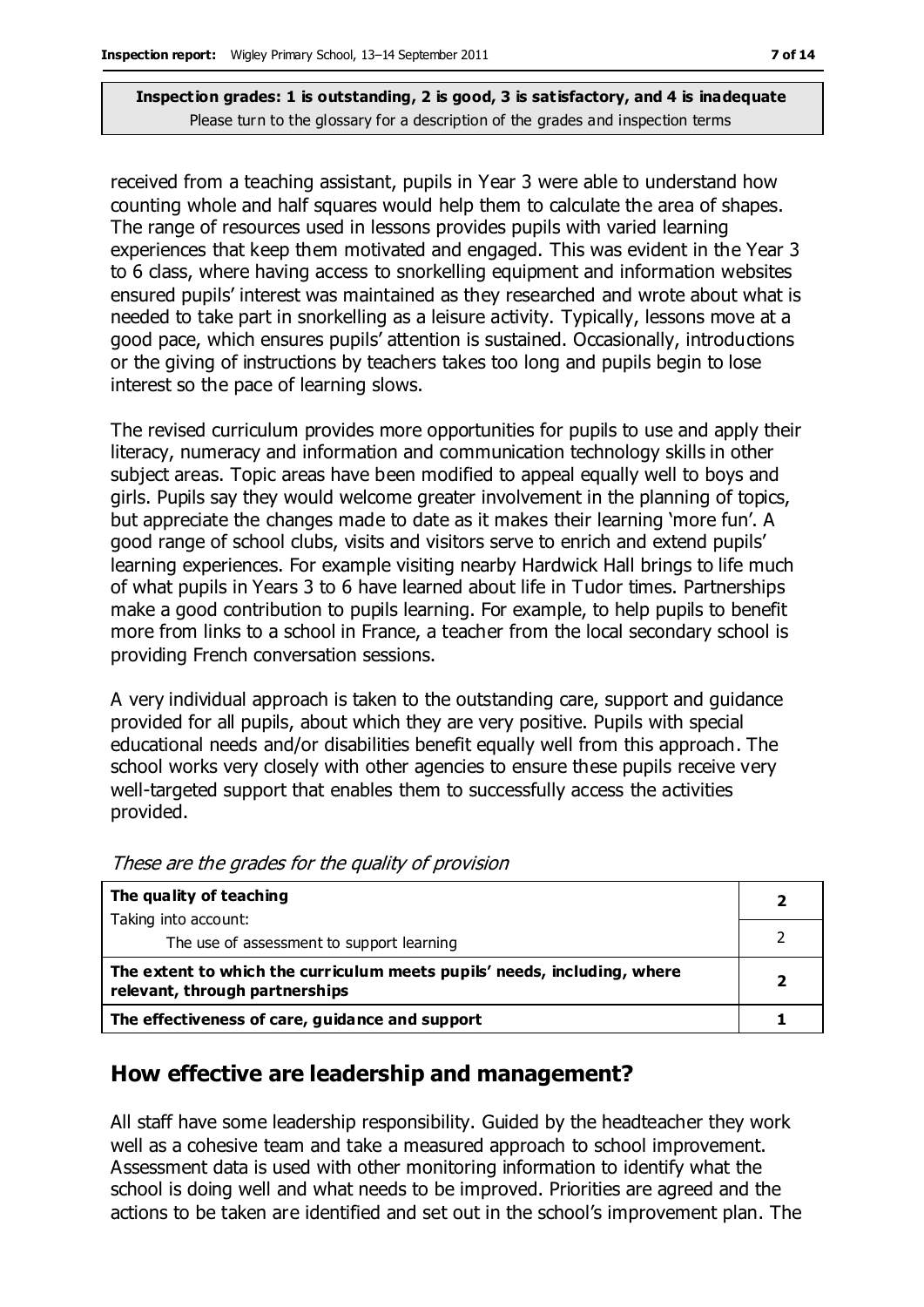plan is well constructed, although some improvements to be secured are not precisely defined. This makes it difficult to assess whether actions taken are successful enough. The governing body is well-informed and members' visits and reports contribute well to the school's improvement process and effectively hold it to account for its performance.

The school's inclusive ethos ensures all pupils are well supported and able to make good progress. The school is a very cohesive community and local links are strong. Links to communities further afield are developing and helping to ensure pupils' growing appreciation of national and global diversity of cultures and religious beliefs. Safeguarding procedures ensure all staff are well trained and vigilant in ensuring agreed practice is consistently applied. The school works well with outside agencies and provision effectively helps pupils to keep themselves safe.

The views of parents and carers are regularly canvassed and valued as part of the monitoring evidence that informs the school improvement process. Their confidence in the school is high and their contribution is much appreciated by staff and the governing body.

| The effectiveness of leadership and management in embedding ambition and<br>driving improvement                                                                     |                         |
|---------------------------------------------------------------------------------------------------------------------------------------------------------------------|-------------------------|
| Taking into account:                                                                                                                                                |                         |
| The leadership and management of teaching and learning                                                                                                              | $\mathcal{P}$           |
| The effectiveness of the governing body in challenging and supporting the<br>school so that weaknesses are tackled decisively and statutory responsibilities<br>met | 2                       |
| The effectiveness of the school's engagement with parents and carers                                                                                                | 1                       |
| The effectiveness of partnerships in promoting learning and well-being                                                                                              | $\overline{\mathbf{2}}$ |
| The effectiveness with which the school promotes equality of opportunity and<br>tackles discrimination                                                              | 2                       |
| The effectiveness of safeguarding procedures                                                                                                                        | $\overline{2}$          |
| The effectiveness with which the school promotes community cohesion                                                                                                 | $\overline{\mathbf{2}}$ |
| The effectiveness with which the school deploys resources to achieve value for<br>money                                                                             | 2                       |

These are the grades for leadership and management

### **Early Years Foundation Stage**

Good induction procedures, effective leadership and good teaching ensure children settle quickly and happily into school and learn and achieve well. Caring relationships are quickly established which help children to feel safe and secure. Although space is limited for these children, it is used imaginatively so that all areas of learning are supported well. The outdoor space has much improved since the last inspection and is used well to provide children with additional activities that enhance their learning.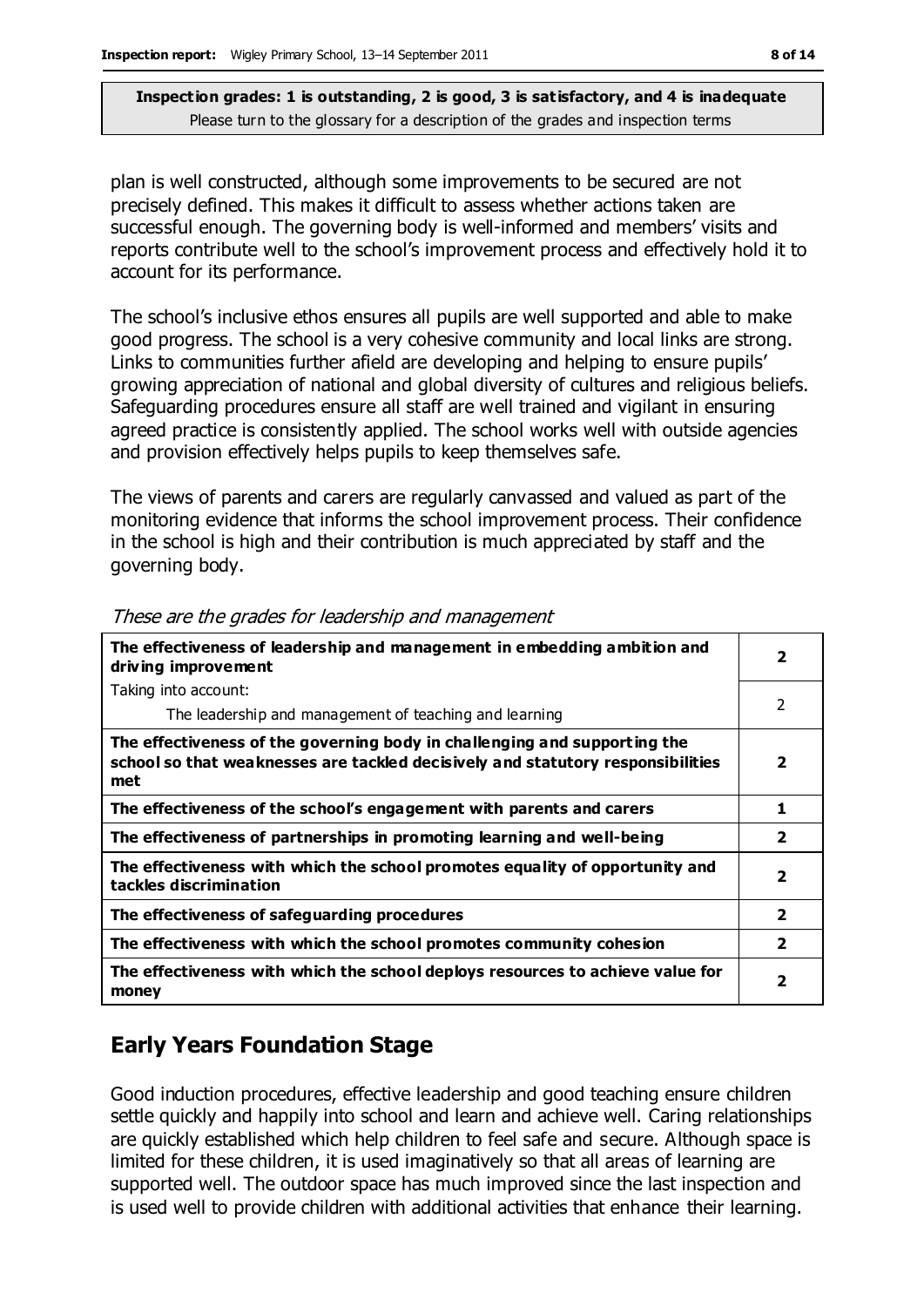This was evident as children enjoyed painting their names with water and large brushes on the playground. The activity helped them to secure a better understanding of letters and how they are ordered in words. Detailed planning of work is informed by accurate assessment information and an understanding of children's interests and experiences. Good quality resources are used well to support children's learning. For example, dressing-up clothes and other props allowed children to retell the story of Cinderella.

Children confidently make choices, such as what decorations to use to adorn their crowns and tiaras made to support their storytelling. By involving themselves in children's play adults encourage them to use a wider vocabulary and help them to clarify their thinking. Occasionally, opportunities are not seized to reinforce learning through the use of complementary resources, for example, by providing objects to count as well as number cards when working to secure an understanding of number value and sequencing. Children's enthusiasm and their good level of engagement is secured because they find activities to be fun. While some activities have planned outcomes, enough are sufficiently open ended to challenge children of all capabilities to learn well. The focused teaching of early literacy and numeracy skills together with the support children receive for their personal development ensures they grow into self-confident individuals with good levels of independence.

These are the grades for the Early Years Foundation Stage

| <b>Overall effectiveness of the Early Years Foundation Stage</b>             |  |
|------------------------------------------------------------------------------|--|
| Taking into account:                                                         |  |
| Outcomes for children in the Early Years Foundation Stage                    |  |
| The quality of provision in the Early Years Foundation Stage                 |  |
| The effectiveness of leadership and management of the Early Years Foundation |  |
| Stage                                                                        |  |

#### **Views of parents and carers**

The percentage of questionnaires returned was exceptionally high at over twice the usual return rate for primary schools. Parents and carers who returned the questionnaire indicated a high level of satisfaction for all aspects of the school's work. They are very supportive of the school's leaders and other staff. They consider that their children are very safe at school, enjoy their time there and learn well. 'Wigley Primary has a strong family feel and is a place our child loves to go,' reflects the confidence in the school expressed by parents and carers. Inspection evidence supports these positive views, including those that emphasise that the vast majority of pupils are very happy at school and learn well.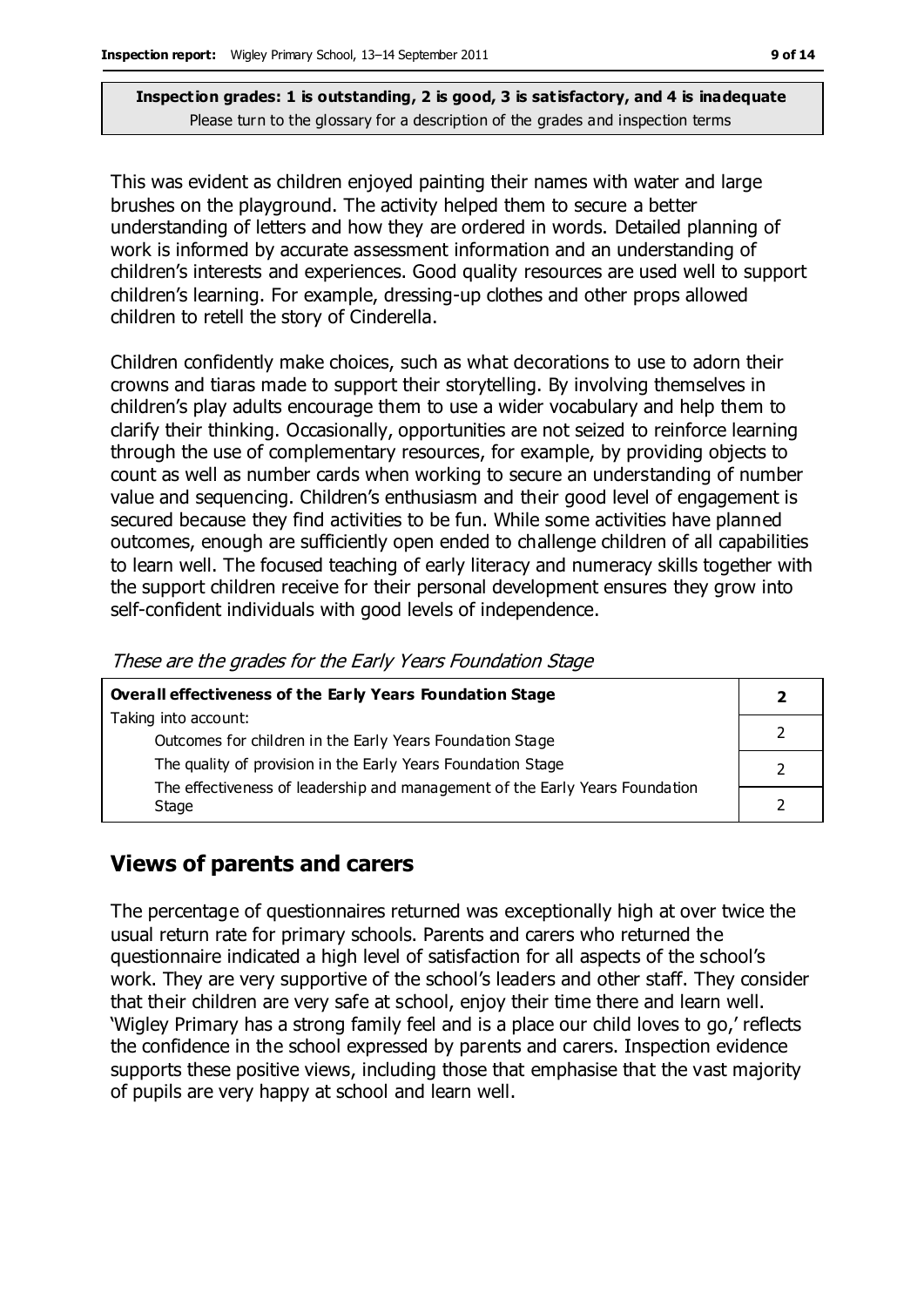#### **Responses from parents and carers to Ofsted's questionnaire**

Ofsted invited all the registered parents and carers of pupils registered at Wigley Primary School to complete a questionnaire about their views of the school.

In the questionnaire, parents and carers were asked to record how strongly they agreed with 13 statements about the school.

The inspector received 38 completed questionnaires by the end of the on-site inspection. In total, there are 49 pupils registered at the school.

| <b>Statements</b>                                                                                                                                                                                                                                       | <b>Strongly</b><br>agree |               | Agree          |               | <b>Disagree</b> |               | <b>Strongly</b><br>disagree |               |
|---------------------------------------------------------------------------------------------------------------------------------------------------------------------------------------------------------------------------------------------------------|--------------------------|---------------|----------------|---------------|-----------------|---------------|-----------------------------|---------------|
|                                                                                                                                                                                                                                                         | <b>Total</b>             | $\frac{1}{2}$ | <b>Total</b>   | $\frac{1}{2}$ | <b>Total</b>    | $\frac{1}{2}$ | <b>Total</b>                | $\frac{1}{2}$ |
| My child enjoys school                                                                                                                                                                                                                                  | 28                       | 74            | 10             | 26            | 0               | $\mathbf 0$   | $\mathbf 0$                 | $\mathbf 0$   |
| The school keeps my child<br>safe                                                                                                                                                                                                                       | 30                       | 79            | 8              | 21            | $\mathbf{0}$    | $\mathbf 0$   | $\mathbf 0$                 | $\mathbf 0$   |
| The school informs me about<br>my child's progress                                                                                                                                                                                                      | 28                       | 74            | 10             | 26            | $\mathbf 0$     | $\mathbf 0$   | $\mathbf 0$                 | $\mathbf 0$   |
| My child is making enough<br>progress at this school                                                                                                                                                                                                    | 25                       | 66            | 11             | 29            | $\mathbf{1}$    | 3             | $\mathbf 0$                 | $\mathbf 0$   |
| The teaching is good at this<br>school                                                                                                                                                                                                                  | 31                       | 82            | 6              | 16            | 0               | $\mathbf 0$   | $\mathbf 0$                 | $\mathbf 0$   |
| The school helps me to<br>support my child's learning                                                                                                                                                                                                   | 31                       | 82            | 6              | 16            | 0               | $\Omega$      | $\Omega$                    | $\mathbf 0$   |
| The school helps my child to<br>have a healthy lifestyle                                                                                                                                                                                                | 29                       | 76            | 8              | 21            | $\pmb{0}$       | $\mathbf 0$   | $\mathbf 0$                 | $\mathbf 0$   |
| The school makes sure that<br>my child is well prepared for<br>the future (for example<br>changing year group,<br>changing school, and for<br>children who are finishing<br>school, entering further or<br>higher education, or entering<br>employment) | 24                       | 63            | 9              | 24            | 0               | $\mathbf 0$   | $\mathbf{0}$                | 0             |
| The school meets my child's<br>particular needs                                                                                                                                                                                                         | 26                       | 68            | 11             | 29            | $\mathbf{0}$    | $\mathbf 0$   | $\mathbf 0$                 | $\mathbf 0$   |
| The school deals effectively<br>with unacceptable behaviour                                                                                                                                                                                             | 26                       | 68            | 10             | 26            | 0               | 0             | $\mathbf 0$                 | $\mathbf 0$   |
| The school takes account of<br>my suggestions and<br>concerns                                                                                                                                                                                           | 27                       | 71            | 10             | 26            | $\mathbf 0$     | $\mathbf 0$   | $\mathbf 0$                 | $\mathbf 0$   |
| The school is led and<br>managed effectively                                                                                                                                                                                                            | 31                       | 82            | $\overline{7}$ | 18            | $\mathbf 0$     | $\mathbf 0$   | $\mathbf 0$                 | $\mathbf 0$   |
| Overall, I am happy with my<br>child's experience at this<br>school                                                                                                                                                                                     | 31                       | 82            | 7              | 18            | 0               | 0             | $\mathbf 0$                 | 0             |

The table above summarises the responses that parents and carers made to each statement. The percentages indicate the proportion of parents and carers giving that response out of the total number of completed questionnaires. Where one or more parents and carers chose not to answer a particular question, the percentages will not add up to 100%.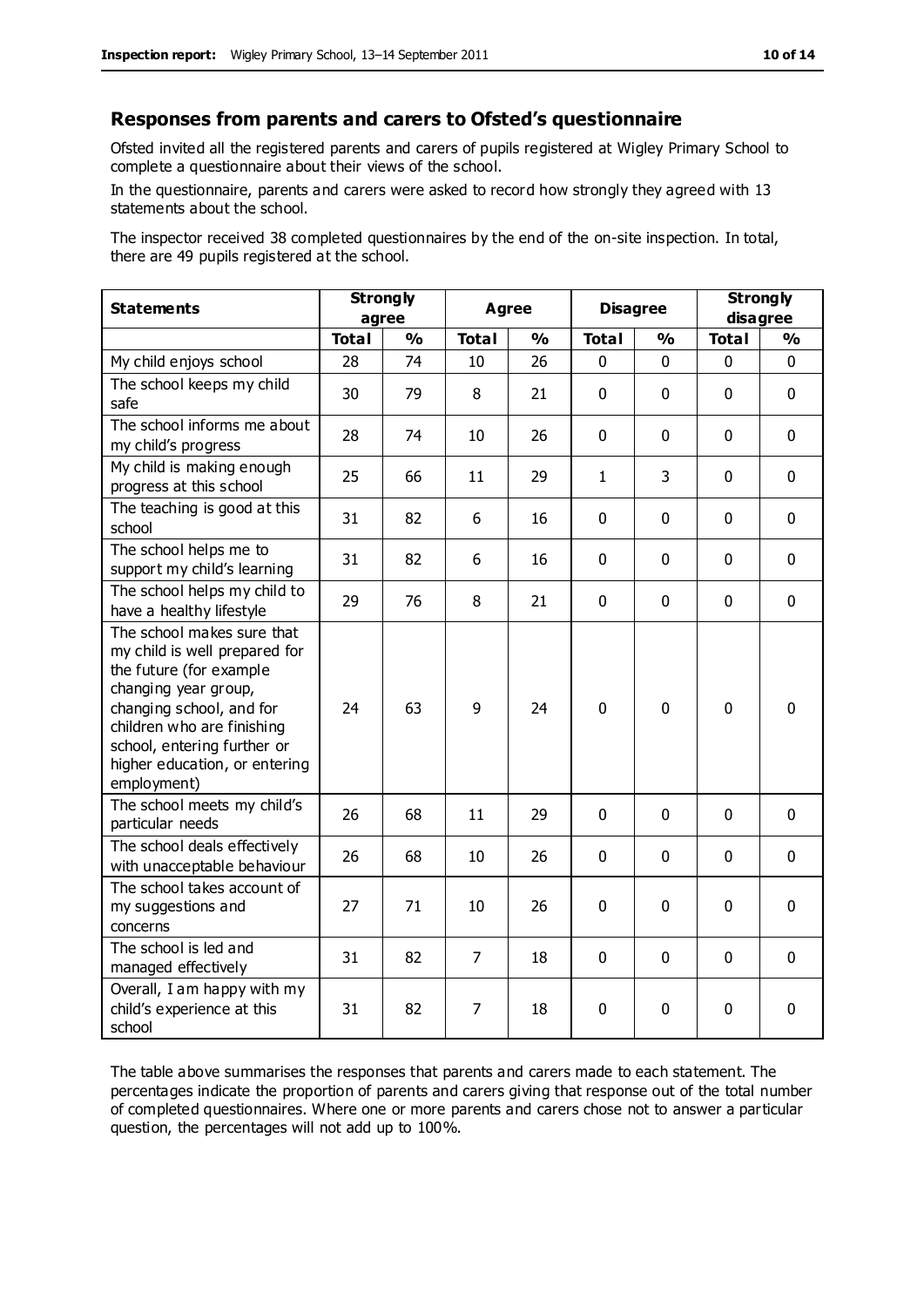# **Glossary**

#### **What inspection judgements mean**

| <b>Grade</b> | <b>Judgement</b> | <b>Description</b>                                                                                                                                                                                                               |
|--------------|------------------|----------------------------------------------------------------------------------------------------------------------------------------------------------------------------------------------------------------------------------|
| Grade 1      | Outstanding      | These features are highly effective. An outstanding<br>school provides exceptionally well for all its pupils' needs.                                                                                                             |
| Grade 2      | Good             | These are very positive features of a school. A school<br>that is good is serving its pupils well.                                                                                                                               |
| Grade 3      | Satisfactory     | These features are of reasonable quality. A satisfactory<br>school is providing adequately for its pupils.                                                                                                                       |
| Grade 4      | Inadequate       | These features are not of an acceptable standard. An<br>inadequate school needs to make significant<br>improvement in order to meet the needs of its pupils.<br>Ofsted inspectors will make further visits until it<br>improves. |

#### **Overall effectiveness of schools**

|                       |                    |      | Overall effectiveness judgement (percentage of schools) |                   |
|-----------------------|--------------------|------|---------------------------------------------------------|-------------------|
| <b>Type of school</b> | <b>Outstanding</b> | Good | <b>Satisfactory</b>                                     | <b>Inadequate</b> |
| Nursery schools       | 43                 | 47   | 10                                                      |                   |
| Primary schools       | 6                  | 46   | 42                                                      |                   |
| Secondary             | 14                 | 36   | 41                                                      |                   |
| schools               |                    |      |                                                         |                   |
| Sixth forms           | 15                 | 42   | 41                                                      | 3                 |
| Special schools       | 30                 | 48   | 19                                                      |                   |
| Pupil referral        | 14                 | 50   | 31                                                      |                   |
| units                 |                    |      |                                                         |                   |
| All schools           | 10                 | 44   | 39                                                      |                   |

New school inspection arrangements were introduced on 1 September 2009. This means that inspectors now make some additional judgements that were not made previously.

The data in the table above are for the period 1 September 2010 to 08 April 2011 and are consistent with the latest published official statistics about maintained school inspection outcomes (see [www.ofsted.gov.uk\)](http://www.ofsted.gov.uk/).

The sample of schools inspected during 2010/11 was not representative of all schools nationally, as weaker schools are inspected more frequently than good or outstanding schools.

Percentages are rounded and do not always add exactly to 100.

Sixth form figures reflect the judgements made for the overall effectiveness of the sixth form in secondary schools, special schools and pupil referral units.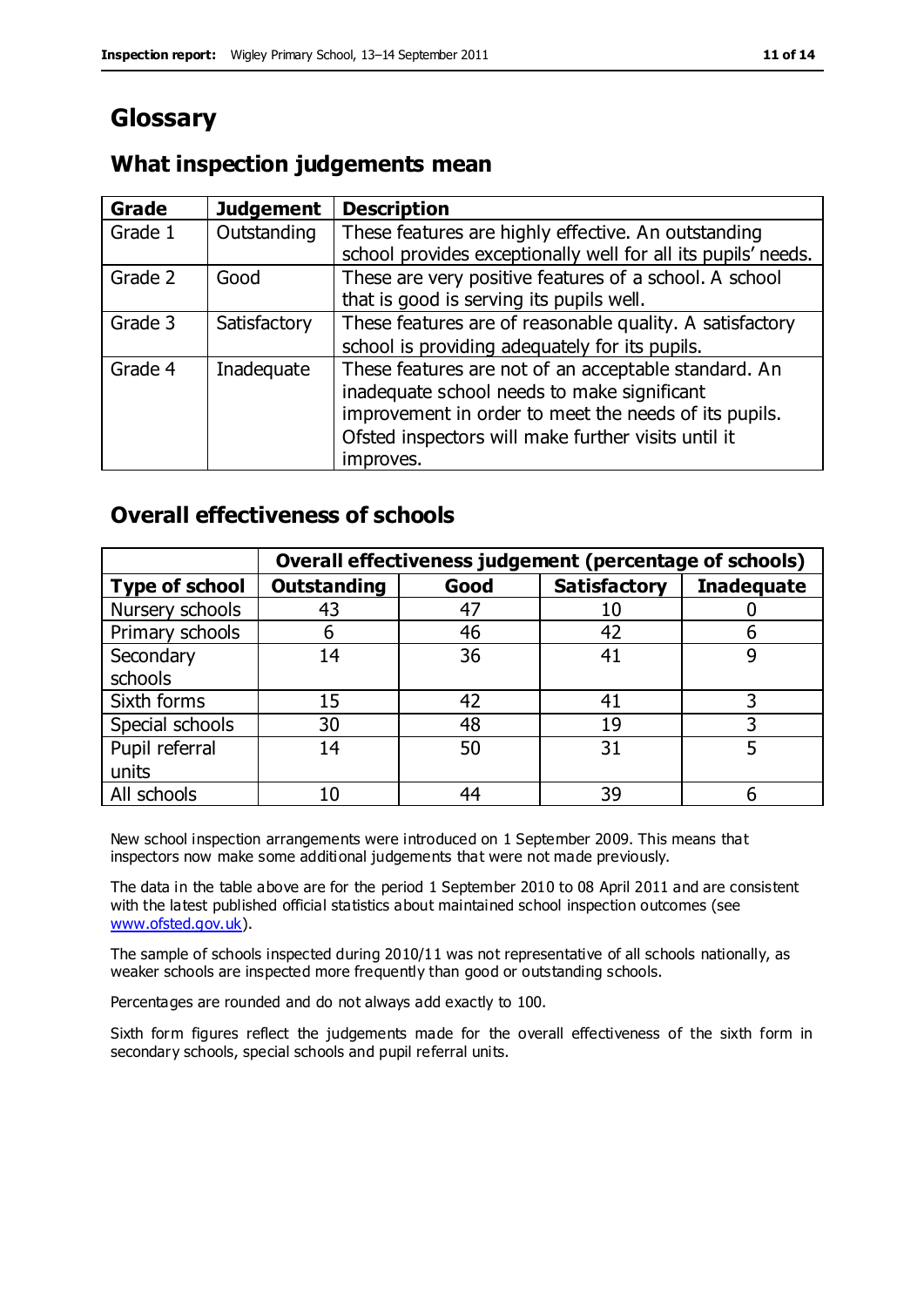# **Common terminology used by inspectors**

| Achievement:                  | the progress and success of a pupil in their<br>learning, development or training.                                                                                                                                                                                                                                      |
|-------------------------------|-------------------------------------------------------------------------------------------------------------------------------------------------------------------------------------------------------------------------------------------------------------------------------------------------------------------------|
| Attainment:                   | the standard of the pupils' work shown by test and<br>examination results and in lessons.                                                                                                                                                                                                                               |
| Capacity to improve:          | the proven ability of the school to continue<br>improving. Inspectors base this judgement on what<br>the school has accomplished so far and on the<br>quality of its systems to maintain improvement.                                                                                                                   |
| Leadership and management:    | the contribution of all the staff with responsibilities,<br>not just the headteacher, to identifying priorities,<br>directing and motivating staff and running the<br>school.                                                                                                                                           |
| Learning:                     | how well pupils acquire knowledge, develop their<br>understanding, learn and practise skills and are<br>developing their competence as learners.                                                                                                                                                                        |
| <b>Overall effectiveness:</b> | inspectors form a judgement on a school's overall<br>effectiveness based on the findings from their<br>inspection of the school. The following judgements,<br>in particular, influence what the overall<br>effectiveness judgement will be.                                                                             |
|                               | The school's capacity for sustained<br>improvement.<br>Outcomes for individuals and groups of<br>п<br>pupils.<br>The quality of teaching.<br>The extent to which the curriculum meets<br>pupils' needs, including, where relevant,<br>through partnerships.<br>The effectiveness of care, guidance and<br>٠<br>support. |
| Progress:                     | the rate at which pupils are learning in lessons and<br>over longer periods of time. It is often measured<br>by comparing the pupils' attainment at the end of a<br>key stage with their attainment when they started.                                                                                                  |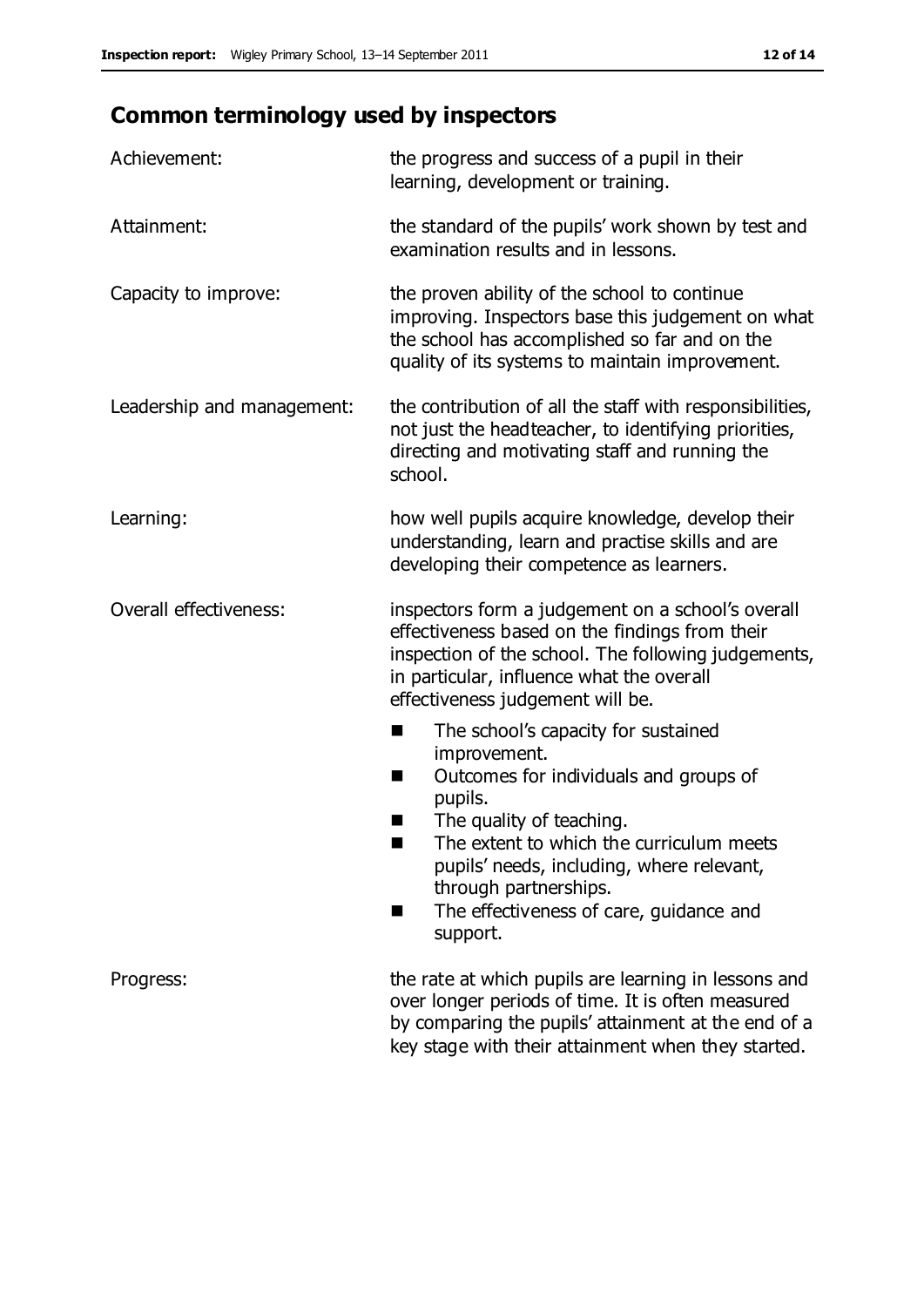#### **This letter is provided for the school, parents and carers to share with their children. It describes Ofsted's main findings from the inspection of their school.**



15 September 2011

Dear Pupils

#### **Inspection of Wigley Primary School, Chesterfield, S42 7JJ**

Thank you very much for making me feel so welcome during the inspection of your school. I enjoyed talking to you, watching you at play, sharing lunch with you and visiting your lessons. I found you to be very polite and I appreciate the time you took to tell me about all the things you enjoy doing at school.

I think your school is a good one. Here are some of the things I found to be good at your school. The progress you make in reading and mathematics is good. Pupils in Reception and Years 1 and 2 are making good progress in writing too. You are taught well and get the help you need to learn well in lessons. You contribute well to your school community. You feel extremely safe at school because of the outstanding care, support and guidance you receive from adults. You work hard and behave outstandingly well. You get along with the adults and each other very well. You are respectful and tolerant of each other. Your parents and carers have great confidence in the school and they work very closely with the school staff and the governing body to help you to learn and to make your school a good place for you to be.

I have asked your school to make some improvements so it is even better for you.

- Your teachers are to help those of you in Years 3 to 6 to make better progress in writing so it is as good as the progress you make in reading and mathematics.
- You are to be given more opportunities to work with your teachers to make some of the decisions about what you would like to learn about in your topic work.

You can help your school by continuing to contribute your ideas and by keeping up with your good attendance and hard work.

Yours sincerely

Alison Cogher Lead inspector